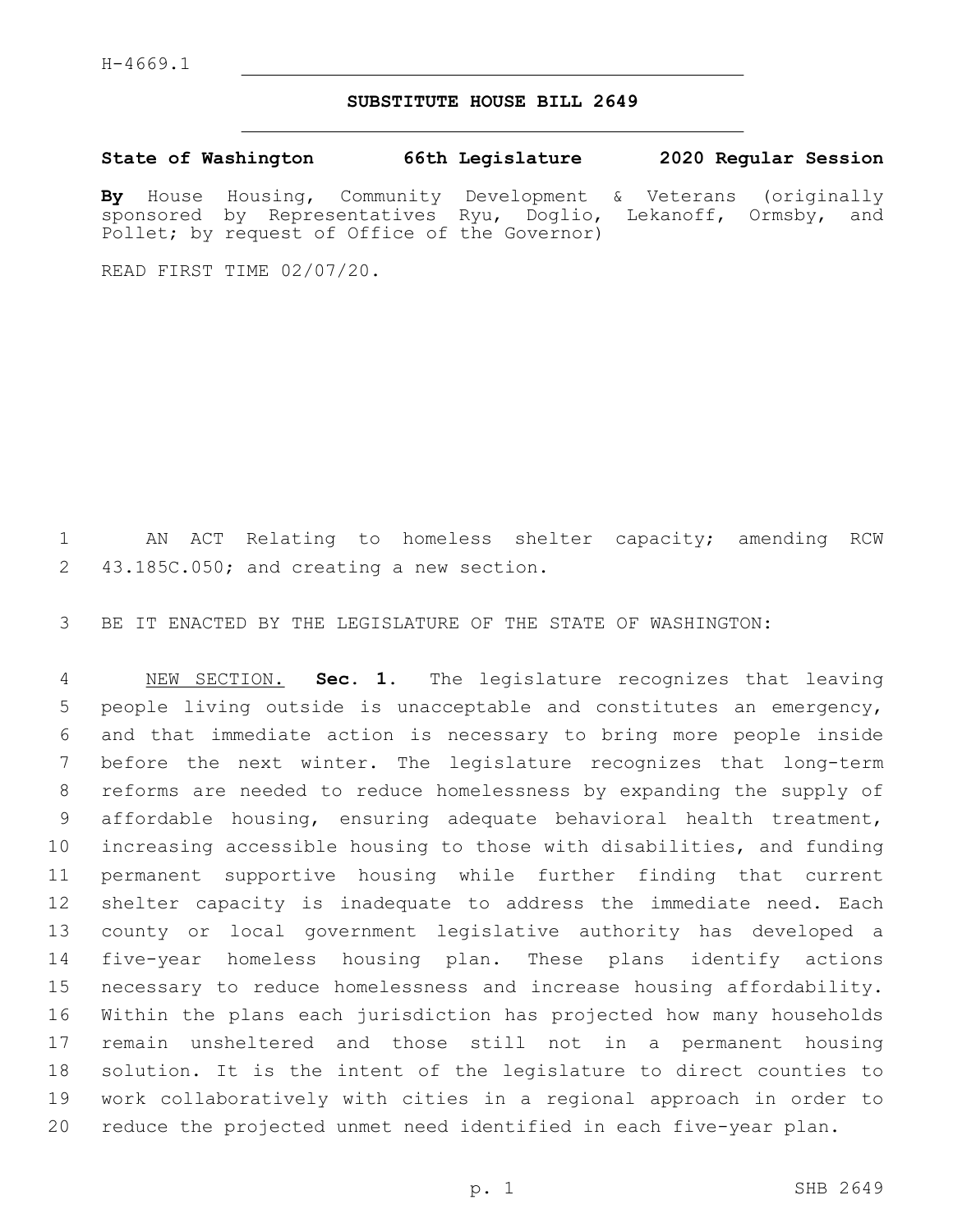**Sec. 2.** RCW 43.185C.050 and 2018 c 85 s 5 are each amended to 2 read as follows:

 (1) Each local homeless housing task force shall prepare and recommend to its local government legislative authority a five-year homeless housing plan for its jurisdictional area, which shall be not inconsistent with the department's statewide guidelines issued by December 1, 2018, and thereafter the department's five-year homeless housing strategic plan, and which shall be aimed at eliminating homelessness. The local government may amend the proposed local plan and shall adopt a plan by December 1, 2019. Performance in meeting the goals of this local plan shall be assessed annually in terms of the performance measures published by the department. Local plans may include specific local performance measures adopted by the local government legislative authority, and may include recommendations for any state legislation needed to meet the state or local plan goals.

 (a) In counties with a population of more than forty thousand persons, the county shall review current zoning and development regulations of its unincorporated area and report to the department by December 1, 2021, with a list of all parcels within the 20 jurisdiction that are zoned, suitable, and potentially feasible for 21 development of additional shelters, sanctioned camping capacity equivalent, affordable housing designed to serve persons with 23 disabilities, permanent supportive housing, and behavioral health 24 facilities. An assessment of surplus public property, as defined in RCW 39.33.015, must be included in this review.

 (b) In counties with a population of more than forty thousand persons, each city with a population of more than fifteen thousand shall review current zoning and development regulations and report to the department by December 1, 2021, with a list of all parcels within the jurisdiction that are zoned, suitable, and potentially feasible for development of additional shelters, sanctioned camping capacity equivalent, affordable housing designed to serve persons with 33 disabilities, permanent supportive housing, and behavioral health facilities. An assessment of surplus public property, as defined in RCW 39.33.015, must be included in this review.

 (c) For each parcel reported in (a) and (b) of this subsection, the county or city shall list the number of expected units or capacity for services on that parcel, the type of facility that could be developed, and any populations that cannot be served on that parcel. This information must be used in developing recommendations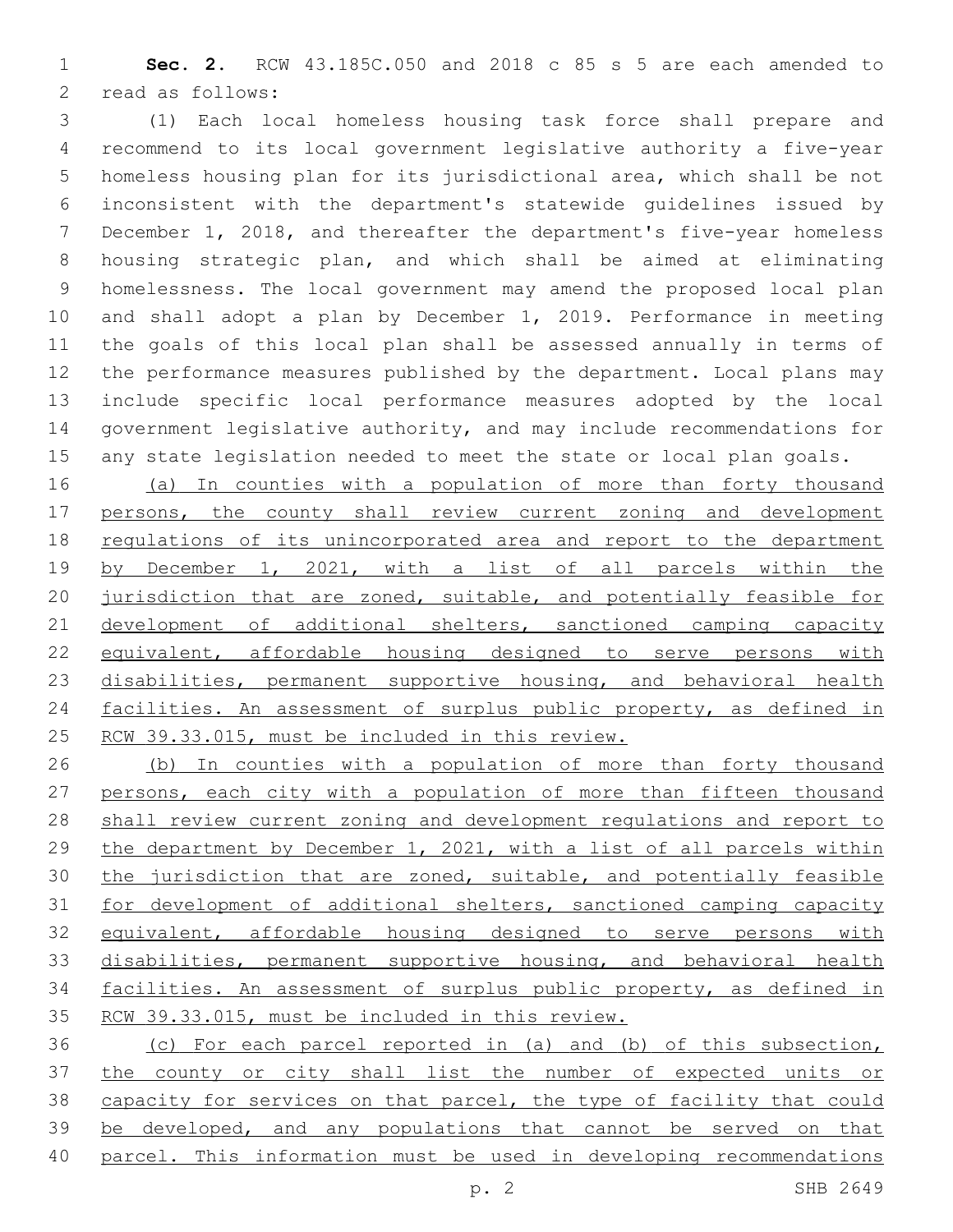required in (f) of this subsection to close resourcing gaps in the homeless housing plan. Cities and counties shall provide a consolidated list to the department along with an assessment if the listed parcels are sufficient to address regional housing needs with respect to sheltering, sanctioned camping, affordable housing designed to serve persons with disabilities, and permanent supportive 7 housing. (d) If the department determines that the total capacity zoned, suitable, and potentially feasible is not adequate to meet the region's needs, the department shall convene the cities, county, and the local homeless housing task force to develop a plan for addressing unmet housing and sheltering needs and to provide a report 13 for the governor and appropriate legislative committees on barriers 14 to meeting housing goals. For the purposes of this subsection, the region's needs must be quantified by: (i) A regional analysis endorsed by the local homeless housing task force that identifies necessary capacity, whenever available; or (ii) When no such analysis exists, the number of unsheltered individuals in the region as identified in the point-in-time count as 20 required by the United States department of housing and urban development. (e) If a jurisdiction is unable to complete the report required 23 in this subsection, a jurisdiction may request assistance from the department in fulfilling the requirements of (a) or (b) of this subsection. (f) Shelter and housing gap analysis plans for addressing unmet housing and sheltering needs required in (d) of this subsection must be completed by December 31, 2022, and include (i) an accounting of the law, policy, and resource changes that will be implemented by the local government to meet the needs identified in (d) of this subsection; and (ii) recommendations to the state regarding law, policy, and resource changes needed at the state level to achieve the local goal. These recommendations must include an anticipated implementation timeline. (g) The department is authorized to produce additional guidance regarding (a) and (b) of this subsection, which may include: (i) The types of facilities needed in the region; 38 (ii) The populations that would be served by those facilities;